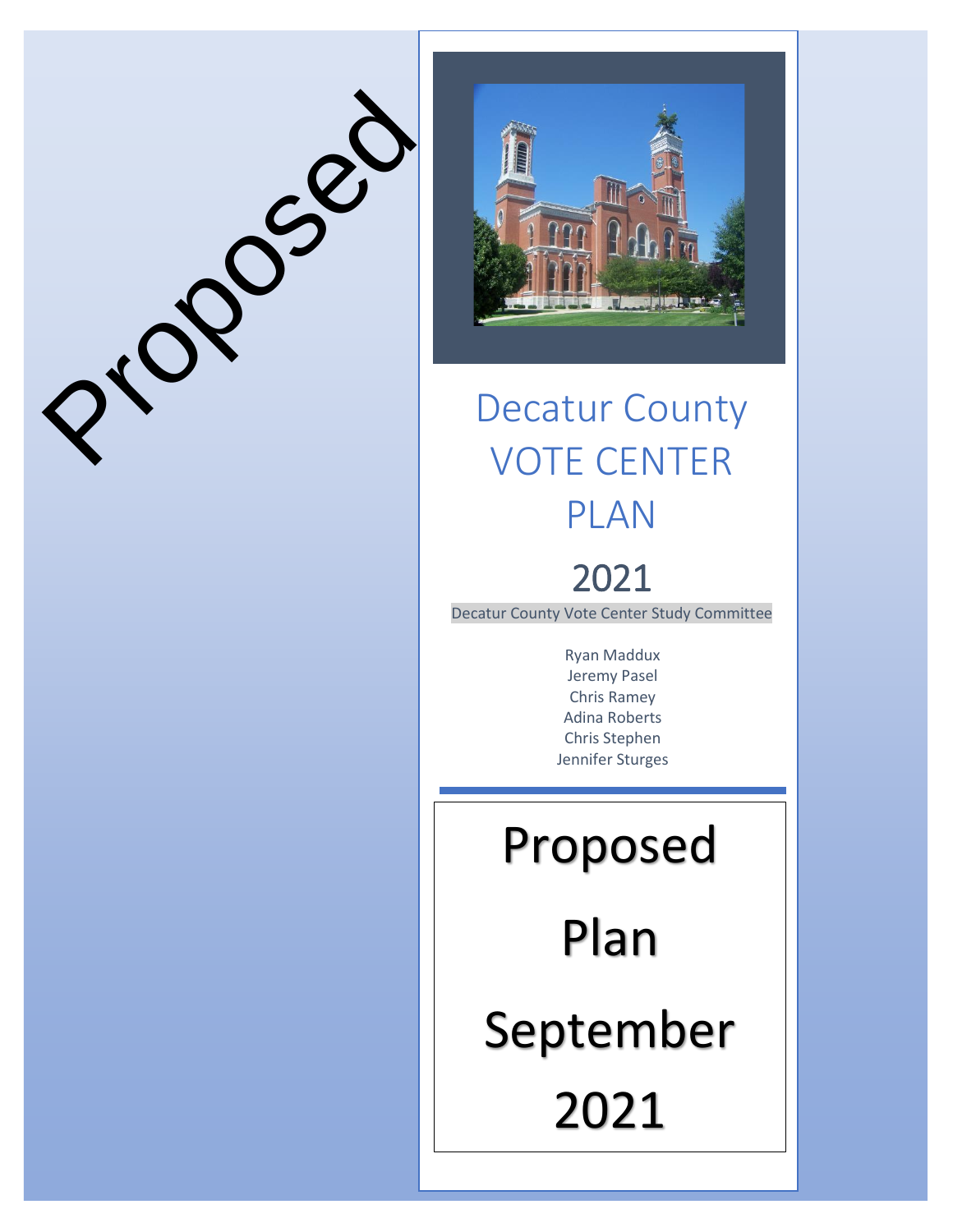### **VOTE CENTER AND SATELLITE VOTE LOCATION**

In compliance with IC 3-11-18.1-4, the Decatur County Election Board proposes to adopt a plan for the establishment of Vote Centers in Decatur County, to provide more convenient, efficient and cost-effective voting access and procedures for all Decatur County voters. The effective date of the Order approving the plan is

Pursuant to the statute, the Vote Center Plan includes the following information:

- (A) The population of Decatur County, according to the 2010 Census is **25,740**
- (B) Total number of registered voters within Decatur County. 16,881
- (C) Total number of active voters within Decatur County. 16,287
- (D) Total number of inactive voters within Decatur County. 594

The total number of voting centers will be eleven (11).

The following are suggested vote center locations to be opened on Election Day from 6:00 a.m. to 6:00 p.m. (The following locations will be reviewed and amended prior to each election cycle.)

- 1. First Christian Church, 425 N. Broadway St., Greensburg
- 2. Knights of St. John, 312 S. Wilder St., Greensburg
- 3. Community Church of Greensburg, 1427 W. Vandalia Rd., Greensburg
- 4. Bruner Event Center, 100 N. Webster St., St. Paul
- 5. Clay Township Fire Dept., 8433 W. County Road 100 S., Greensburg
- 6. Clarksburg Fire Dept., 6645 N. County Road 700 E., Rushville
- 7. Letts Fire Dept., 4474 W. County Road 700 S., Greensburg
- 8. Millhousen Fire Dept., 7935 S. County Road 250 E., Greensburg
- 9. New Point Community Building., 8041 E. County Road 195 S., Greensburg
- 10. Westport Community Building, 205 W. Main St., Greensburg
- 11. Greensburg Public Library, 1110 E. Main St., Greensburg

(see Certification that each location above is accessible to voters with disabilities as required by the Help America Vote Act and the American with Disabilities Act.)

The following are the suggested satellite vote center locations to be open, one on each of the two Saturdays prior to the election from 8:00 a.m. to 3:00 p.m.

- 1. New Point Community Building, 8041 E. County Road 195 S., Greensburg
- 2. Westport Community Building, 205 W. Main St., Greensburg

Absentee voting will be in the Clerk's Office 28 days prior to the Election, including two Saturdays prior to the Election.

NOTE: Voters from every precinct may vote at any location or satellite vote center location. Every ballot style for each precinct in Decatur County will be available at each vote center and each satellite vote center (Depending on the election, the number of ballot styles varies greatly; therefore, this plan does not attempt to provide a specific number of ballot styles). Each vote center will be equipped with provisional ballots for each precinct if the need would arise. Each vote center and early vote center will be connected to all other vote centers or early vote centers (as well as to the County Election Board) via electronic poll books connected via secured personal MiFi units. At least two electronic poll book terminals will be available at each location. Each location, depending on the election, will also have at least one precinct election board, meaning an inspector, two clerks and two judges of the opposite parties.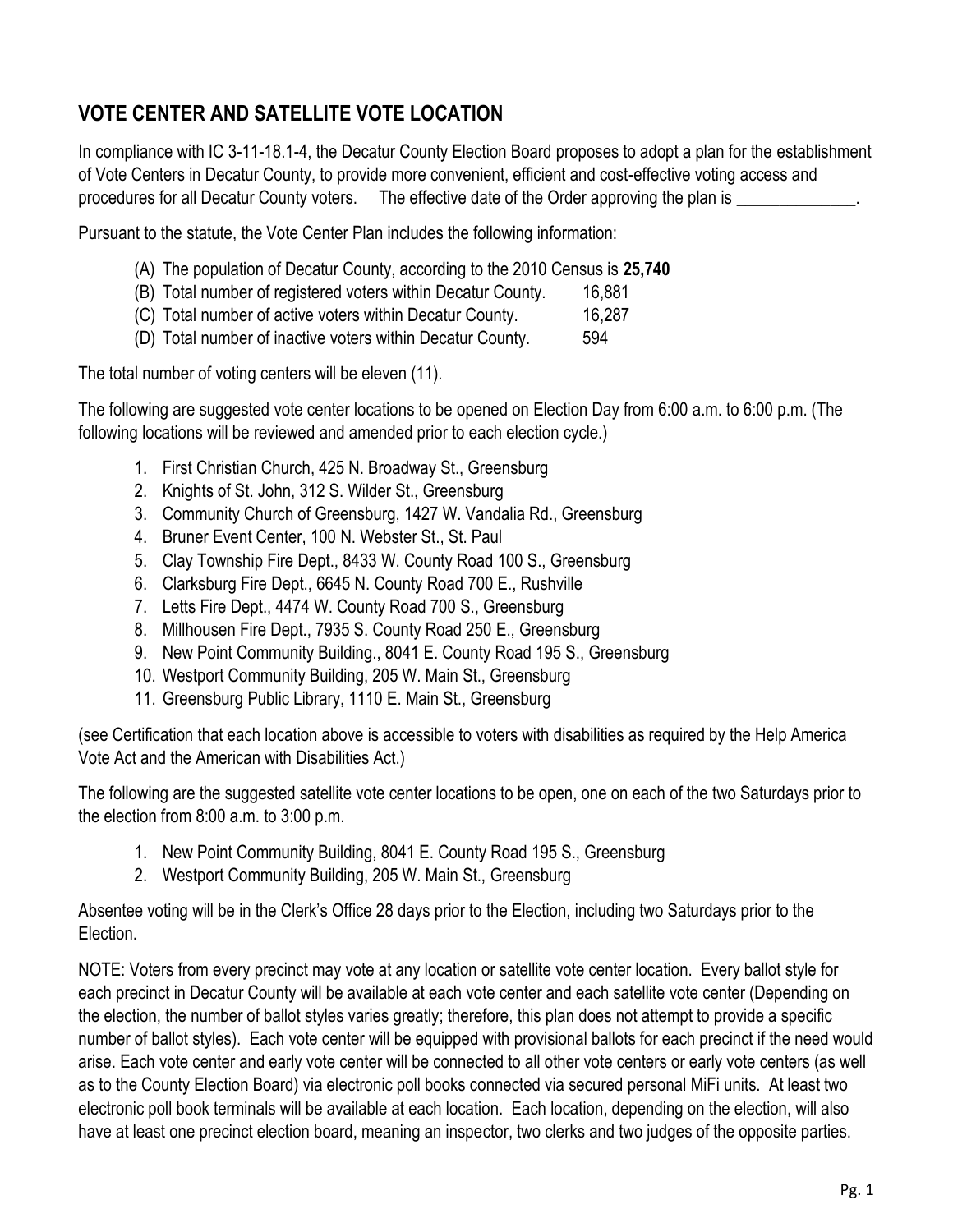#### **VOTING EQUIPMENT**

Decatur County will be using Microvote Infinity machines. Because the Microvote Infinity are Direct Recording Electronic (DRE) voting system, the requirement in Indiana Code 3-11-18.1-14 that requires ballots to be kept separately by precinct is easily met. Just as in traditional elections, at the end of the Election Day, votes will still be tallied and reported by precinct.

Before each election that a public test is performed no later than the start of absentee early voting to ensure all the voting panels are working as expected for absentee and Election Day voting. The equipment is then sealed and transported as required under state law.

#### **ELECTRONIC POLL BOOK**

Decatur County will be using KNOWINK innovative election solutions for its electronic poll book. The electronic poll book will be securely connected to every vote center and the County Election Board at the Decatur County Courthouse on Election Day. It will securely connect every in person absentee voting site and satellite voting center and meets all standards set out by Indiana Law under IC 3-11-8-10.3, In addition, KNOWINK election managers have intimate knowledge and experience with electronic poll books.

#### **ELECTRONIC POLL BOOK DESCRIPTION AND SECURITY DETAILS**

The hardware, software and firmware used for the poll pad, will be utilizing the KnowInk Poll Pad. The poll pad e-poll book application software runs on the Apple IPad tablet. This system is currently certified by the Indiana Secretary of State's Office. The operating system holds the highest security certification from NIST-FIPS 140-2. The Poll Pad system interfaces with Indiana State Voter Registration System (INSVRS) certified system.

Before each election our KnowInk, Polling Pads go through a rigorous acceptance testing to ensure they are performing as expected.

Per IC 3-11-15-46 the Poll pads will be delivered to the Satellite polling locations via the Decatur County Election Boards security protocol. The poll pads will only be accessible when a member of each party enters their undisclosed password. The number of voters on the machines and the number of voters in the poll pad will be checked and balanced each day. After Each machine and poll pad will unsealed and opened in the presence of bipartisan workers.

In the event of a power failure at each or one vote center, the voting machines and poll pad will be switched to battery backup. Also, paper back up ballots will be available per IC 3-11-3-11For obvious reasons, if the safety of the voters and or poll workers is ever at risk, the Decatur County Security Plan will go into effect with instructions from the Decatur County Clerk, Decatur County Election Board, Decatur County EMA, and the Decatur County Sheriff.

#### **METHOD FOR PROVIDING DATA**

The E-Poll books from KNOWINK come with printers that will attach to each unit that will allow election officials at central point to print a list of voters who have voted by precinct. Per IC 3-11-18.1-4(16) will allow reports to be issued to both county chairs upon request. Any reports can also be downloaded and emailed out upon request.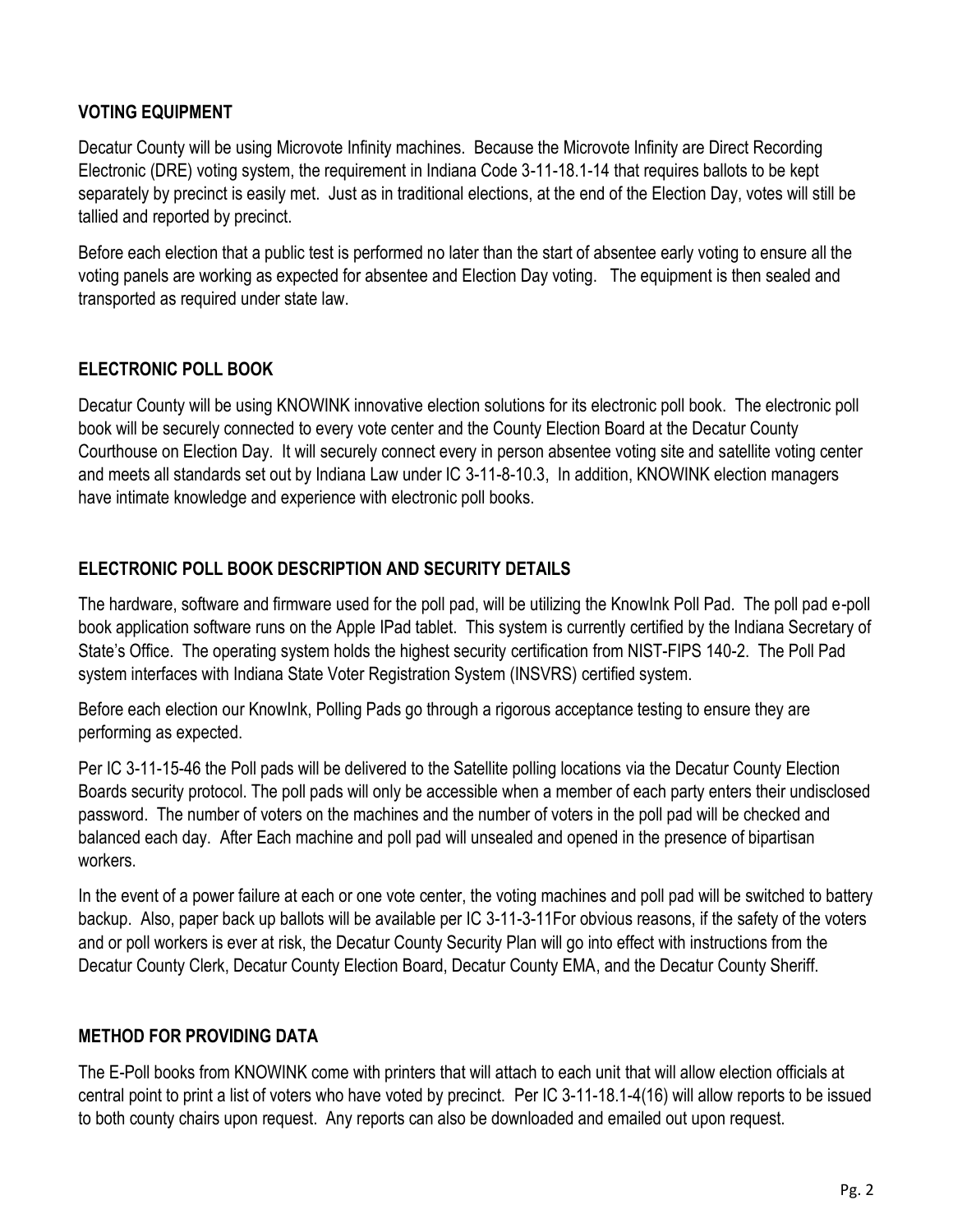#### **SATELLITE VOTER CENTERS**

Satellite vote centers are sites that may be open during the 28-day period prior to each Election Day. Satellite vote centers are places where any voter in the county may vote early absentee-in-person. As required under IC 3-11- 18.1-4(15), Decatur County will designate at least one satellite vote center, in addition to the Decatur County Court House, and that site will also be a vote center on Election Day and will be open for voting the two preceding Saturdays before Election Day.

#### **ABSENTEE BOARD**

Each county chairman will be notified no later than fifty (50) days before each election to provide names of party representatives needed for the absentee voter boards.

Each absentee and satellite absentee voting center will be staffed by two Absentee Election Board members (one (1) Republican and one (1) Democrat) to be chosen by their respective parties, no later than 12:00 Noon forty-six (46) days before the election. One (1) member of the Decatur County Clerk's Office will be available at all time to train and guide workers through the process.

One team will work the duration of the Absentee Voting hours at the Decatur County Courthouse, while the other team will travel to either the New Point Community Building or the Westport Community Center on the applicable Saturdays, as well as be alternates for the team at the Courthouse in the event of illness/emergency. For the Satellite Absentee team, all equipment will be transported by the Clerks Office Employee to and from the voting location.

#### **POLL WORKERS**

On Election Day, all Vote Centers will be staffed by either five (5), seven (7) or nine (9) poll workers. This includes one (1) Inspector (party based on Secretary of State election results), two (2) bipartisan clerks, two (2) bipartisan assistant poll clerks, two (2) bipartisan judges and two (2) bipartisan sheriffs shall be selected by the County Chairmen of their respective parties. The number of Poll Workers per location will be assigned by the County Election Board according to the size and location of the vote center.

All poll workers are required to attend all poll worker training provided by Decatur County. Lack of participation in poll worker training will result in removal of that individual from being a poll worker for that election. Decatur County hopes to also have alternates available, who have also completed training, in the event of illness/emergency on or prior to Election Day.

The number of workers, electronic poll books and voting machines sent to each location will be determined and may be changed by the County Election Board at their discretion.

#### **VOTER EDUCATION**

Decatur County has a full media and community outreach strategy that will involve press releases to newspapers and radio stations. In addition, we will use our county website decaturcounty.in.gov to prepare Decatur County citizens for this change. Also, each voter in the county will receive a postcard in the mail prior to the initial election, informing them of this change and where each vote center is located. The Decatur County Election Board and the Circuit Court Clerk's and staff will make every effort to attend community events to speak about the changes.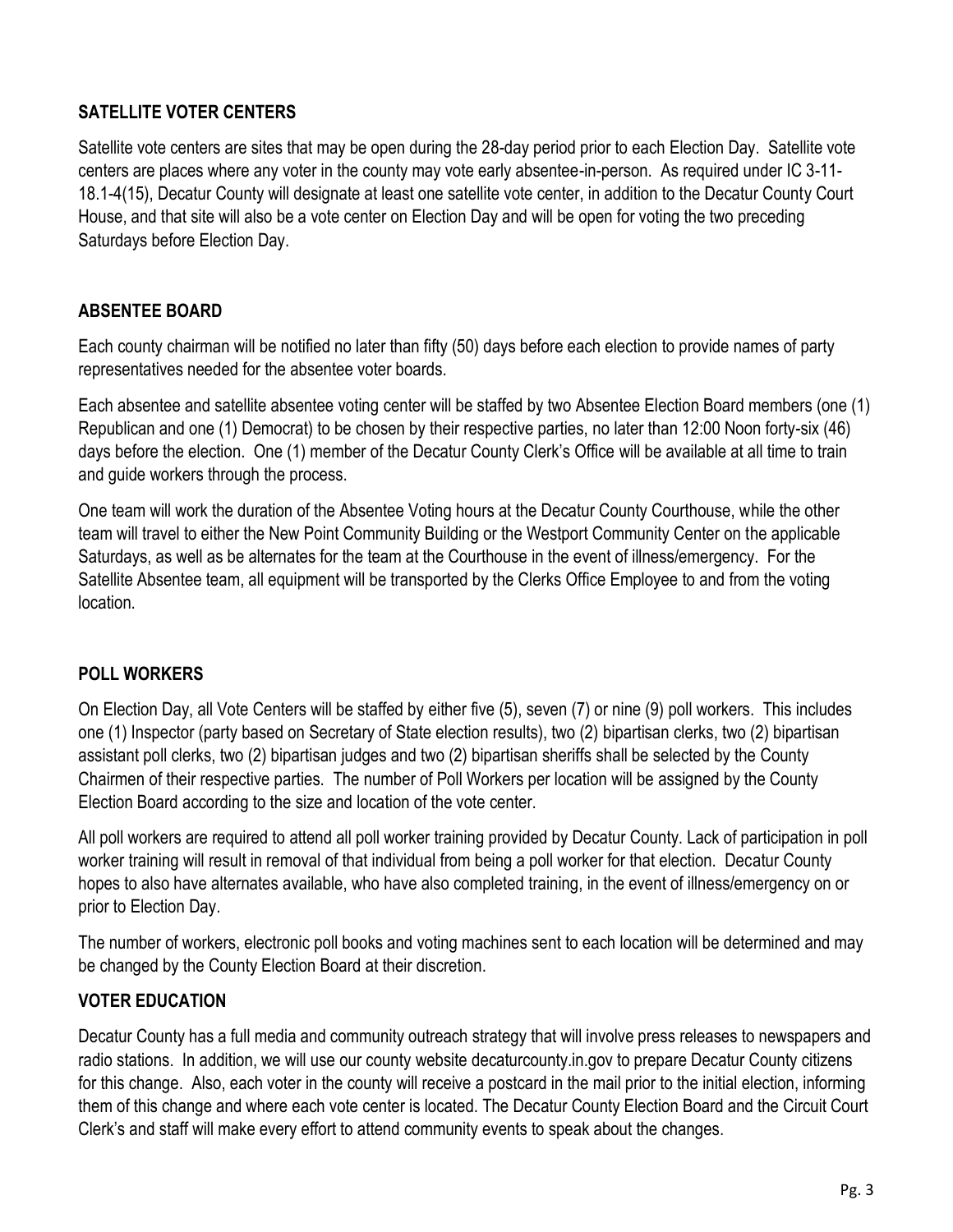#### **VOTE CENTER LAYOUT EXAMPLE ONLY**



#### **ELECTION RESULTS**

Decatur County tabulates absentee and election day results on Election Day at the Decatur County Election (cage) located within the Courthouse basement. Absentee voting by mail will be counted by optical scan ballots, followed by DRE machines for the traveling board. Satellite voting centers and absentee voting at the courthouse will be tabulated after mail-in voting ballots have been completed. Vote Centers bipartisan team will deliver on the media cards containing the election results after the polls close at 6:00 PM. Tabulation of each vote centers submission will occur on a first come first serve basis. Once Election results are tabulated the report by precinct will be released to the public periodically throughout the process.

Election results are canvassed by the bi-partisan County Election Board for a period ending not later than the second Friday following election day and results are officially certified to the state not later than noon, the second Monday after Election Day. This time frame allows the County Election Board the verify all the results from mail in ballots or Provisional Ballots are accurately processed.